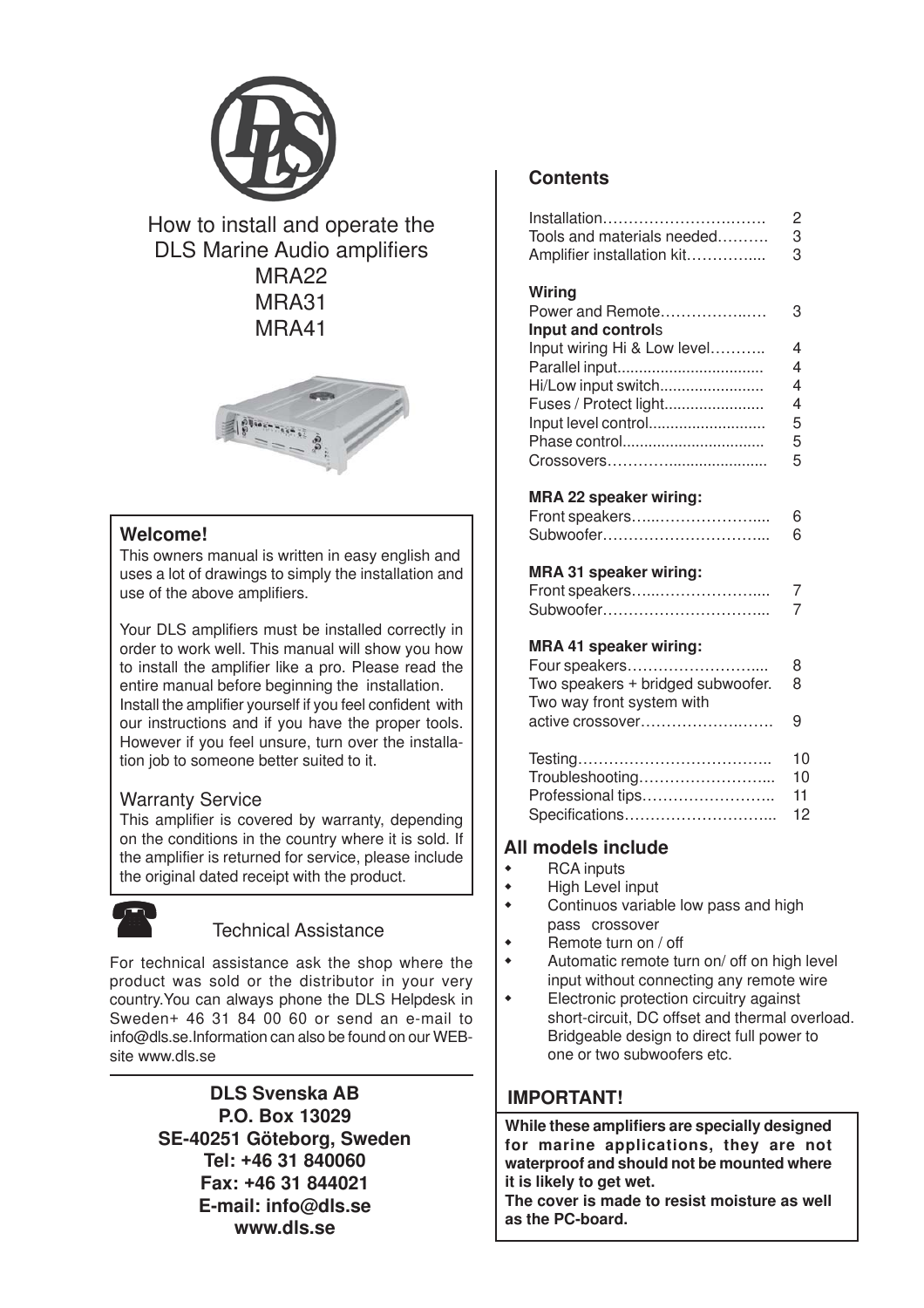

# **Installation**

# **Before you begin installation**

Before you begin you need to read the manual, to have some tools, cables and other material available. There is one such list of material on the following page.

# **Amplifier location**

#### **Important**

Allow air circulation around the amplifier.

The DLS Marine Audio amplifiers have a compact  $\vert \vert$  the battery. design that allows great flexibility in mounting.

#### **Safety Considerations:**

Your amplifier must be installed in a dry, wellventilated environment and in a manner which does not interfere with your vessel's factory installed electronic devices. You should also take the time to securely mount the amplifier so that it does not come loose in the event of a collision or a sudden jolt to the vessel.

 Check before drilling any holes in your vessel to make sure that you will not be drilling through the hull, a fuel tank, fuel line, wiring harness or other vital vessel system.

 Do not run system wiring outside or underneath the vessel. This is an extremely dangerous practice which can result in severe damage to your vessel and person.

 Protect all system wires from sharp edges (metal, fiberglass, etc.) by carefully routing them, tying them down and using grommets and loom where appropriate.

 Do not mount the amplifier in the engine compartment or in any other area that will expose the amplifier circuitry to the elements.

Do not mount the amplifier upside down!

mount the amplifier to get bood coolina.



# **Disconnect Battery**

Before starting the installation, always disconnect the negative terminal of



### **DLS logo on amplifier cooling flange**

The DLS logo on top of the amplifier is attached with two 1 mm hex. screws. The logo can be removed and twisted 90 or 180 degrees, and then screwed back in wanted position. The logo can be mounted in four different ways to match your installation.

#### **Removal of side flanges**

In order to attach the amplifier to the surface and connect speaker and power cables, the side flanges must be removed. This is done by removing the hex screws on top of the amplifier. Use a 3 mm hex key.



Remove these screws using a 3 mm hex. key for removal of side flange. Remount after attaching the amplifier and connection of the speaker and power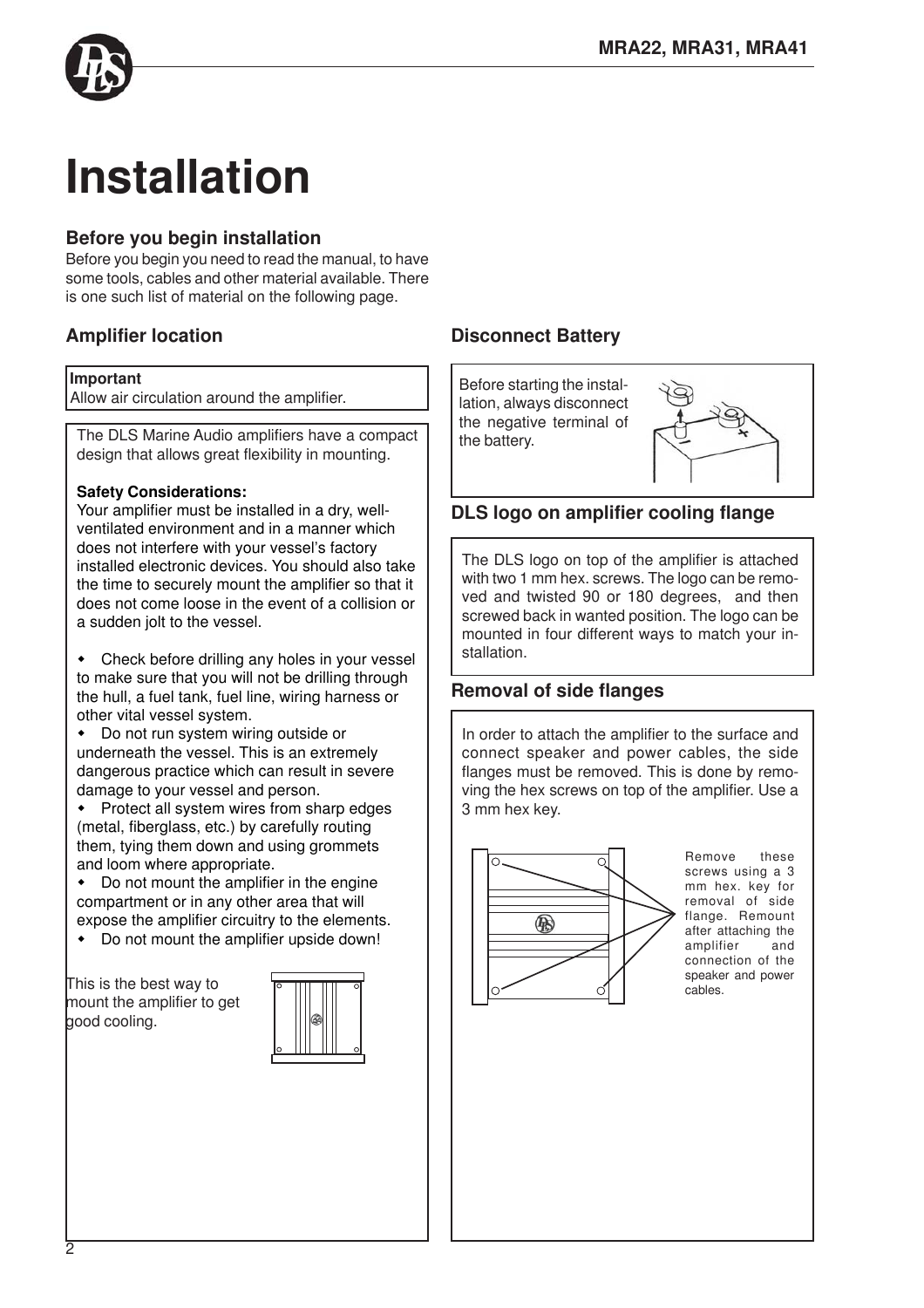

# **Tools and material needed**

#### **Tools:**

- Flat and Phillips screwdrivers<br>• Wire cutter Wire stripper
- Wire cutter, Wire stripper<br>• Flectric drill with drills
- Electric drill with drills<br>• Crimping tool
- ◆ Crimping tool
- Digital multimeter or test lamp

#### **Material:**

- Speaker wire: minimum  $12$  AWG = 4 mm<sup>2</sup> for subwoofers  $13 - 16$  AWG = 1,5-2,5 mm<sup>2</sup> for other speakers
- Stainless metal screws for mounting the amplifier to the amplifier board and the amplifier board to the vessel, and some extra for fuse holder.
- Electrical insulation tape

#### **Amplifier installation kit:**

If available, buy an amplifier installation kit. It contains normally all you need. This is what you have to buy if you buy the items separately.

- Power cable, minimum 8 AWG =  $10 \text{ mm}^2$
- for MRA22, 4 AWG = 21 mm $^2$  for MRA 31/41. 1 pc of fuseholder to install close to the
- battery + fuse 50 Ampere.  $\bullet$  15 AWG = 1,5 mm<sup>2</sup> wire for remote turn on /
- off cable from radio / CD.
- RCA-cable for input from radio. Different lengths are available.
- Two ring crimp terminals –one for connection to the battery plus and one
- for the battery minus connection.
- Two heavy fork crimp terminals to connect + and – to amplifer – but you do only need them if you use heavy cable or to make the installation look nicer.
- Four to ten fork crimp terminals to connect the speaker cables – but you do only need them if you use heavy cables or want the installation to look nicer.
- One fork crimp terminal to connect the remote wire to the amplifier, but you need it only to make it look nicer.
- Four to eight splicers to connect speaker cables to high level input cable, if high level input is used.
- Wire ties

If amplifier installation kits are available with different size of power cable, chose the most heavy power cable to improve sound quality and to allow more amplifiers to be installed now or later.

These are the minimum sizes we recommend for the amplifiers:

 $MRA22$  10 mm<sup>2</sup> (7 AWG)  $MRA31/41$  21 mm<sup>2</sup> (4 AWG) This is for cable lengths up to 5 meters. The ground cable must have the same size.

# **Wiring**

# **Connect power and remote**

Connect the fuse holder as close to the vessel battery + as possible, using AWG  $8 = 10$  mm<sup>2</sup> or heavier cable. Use a ring crimp terminal cable to connect to battery +. Apply silicon grease to the fuse to prevent corrosion. Use a 50 Amp fuse for both amplifiers.



Connect the battery cable by a crimp fork terminal (spade ) to the +12 Volt on the amplifier. Do likewise with the negative cable. If you use a AWG  $8 = 10$ mm2 or thinner cable, you can do without the crimp terminal and put the cable right into the connector. Be sure to use a rubber grommet or a plastic insulating tube where the cable passes places when it can easily be jammed. Use wire ties to secure to existing cables.

# **Remote terminal ( REM )**

#### **For RCA cable signal input:**

Connect the radio power antenna lead  $=$  remote turn on/off from the car stereo to the amplifier remote connection. This turns on the amplifier when the car stereo is turned on.

You can either use the built in remote cable in the RCA cable itself or use a separate cable.

We recommend to use a separate remote wire and run the RCA lead separate from remote wire, power cables and speaker cables.

You can either use a crimp fork terminal or insert the cable directly into the amplifier terminal. If there is no remote voltage available from the stereo, you must connect to the ignition key through the radio or any accessories fuse.

#### **For High Level input:**

We recommend you to connect the remote wire as described above. The amplifier will produce soft on / soft off operation this way. You must set the Hi level/Low level switch to High level position in this case.

In the case that there is no remote voltage available from the car stereo or you want to simplify the installation, the amplifier can be turned on/ turned off by the high level input voltage. This is done when the Hi level/Low level switch is set to Hi level position. There is a small disadvantage that this function gives soft turn on operation but some pop sound when switching off.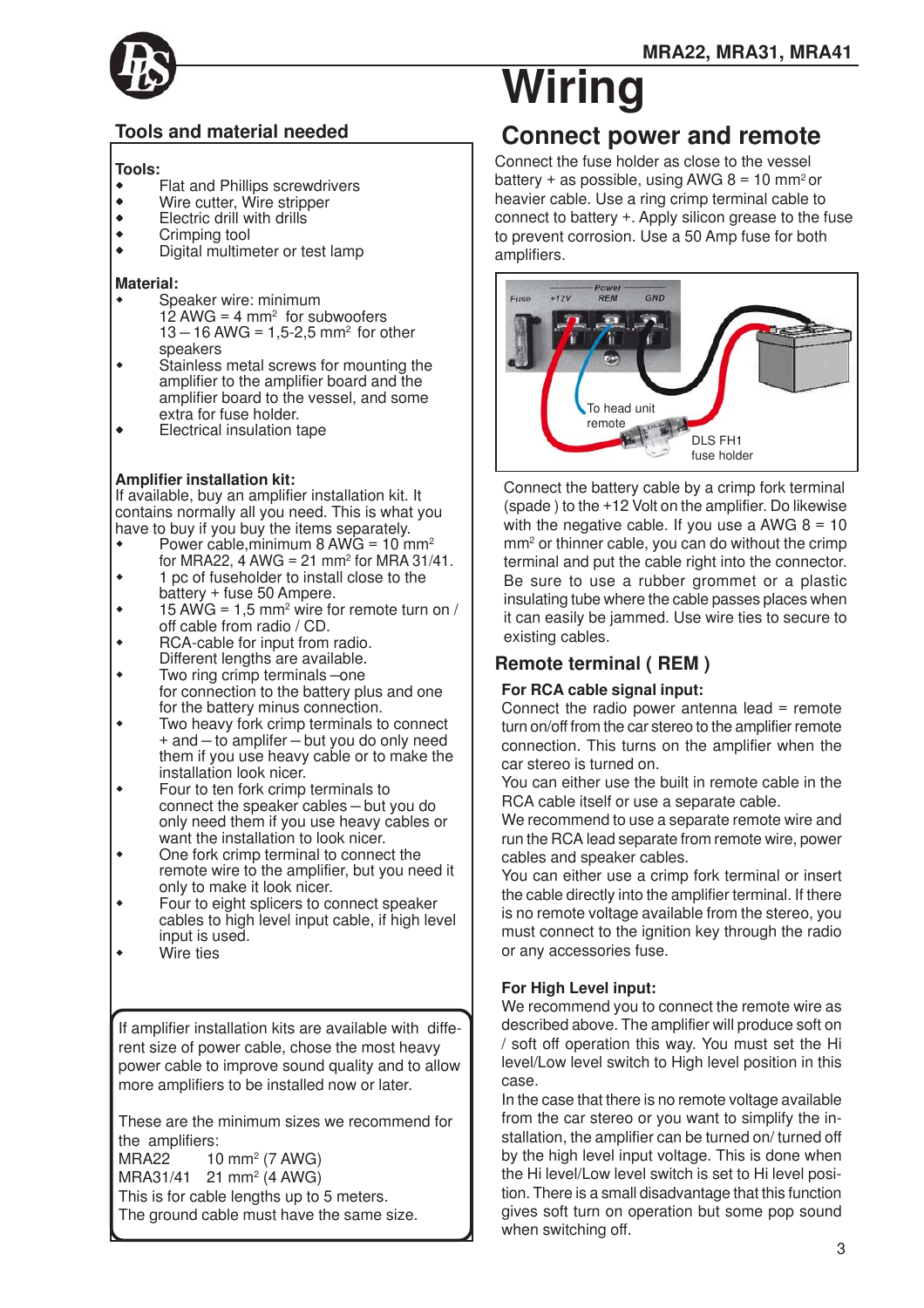

### **Input Wiring**

Inputs may be low level from the RCA output of the car stereo or high level from the car stereo speaker output. Low level = RCA is to prefer for the best sound quality.

#### **Important**

On MRA22 use either the low level or high level input, do not use both at same time.

#### **Low level input**

Use a pair of shielded stereo audio cables with RCA type jack. RCA cables are available in different lengths up to 5,5 meters.

Avoid placing the RCA cable close to speaker cables, power cables and remote control cable. Connect to input socket A/B.



# **High Level Input**

Connect left and right speaker wires coming from the car stereo to the high level input as shown. You must connect both plus and minus as the inputs are balanced, connecting plus only gives lower level and bad sound quality. By changing the polarity of plus and minus, you can change the phase.

### **MRA 22, MRA31 High level input socket**

High Input



⊚∉⊟⊪ •©£Г 1 MM

Hi level input plug on amp.

 $\bullet$ 

### **MRA31**

On MRA31 the high level signal is fed internally to channel C when using high level input.

#### **Automatic turn on when using high level input.** With the Hi/Low input swich set to Hi, the amplifier turns on automatically on high input. You dont need

to connect a separate remote wire from your head unit.

# **Parallel input on MRA31, MRA41**



On MRA31 the PC position internally connects the A/B input with the input for channel C. Parallel Input MRA41 On MRA41 the PCD position internally connects the A/B and C/D inputs.

#### **MRA41 High level input sockets**

The MRA41 four channel amplifier is connected likewise, however we have four channels. You can feed two channels from RCA and two channels using high level input from rear speaker cables.



Hi level input plug on amp for CH A/B.

# High Input<br>(C/D Ch)



# **Hi / Low level input switch**

To ensure best possible performance from the amplifiers a switch is installed to select between Hi and Low input.

### **When using High Level input:**

Push in the button to position

"Hi Level" **When using Low level input:** Push out the button to position "Low Level"



If the switch is set to wrong position, the amplifier still works, but the risk for disturbances or distortion increases.

# **RCA Output**



### **Fuses**



# **Power Light / Protect light**

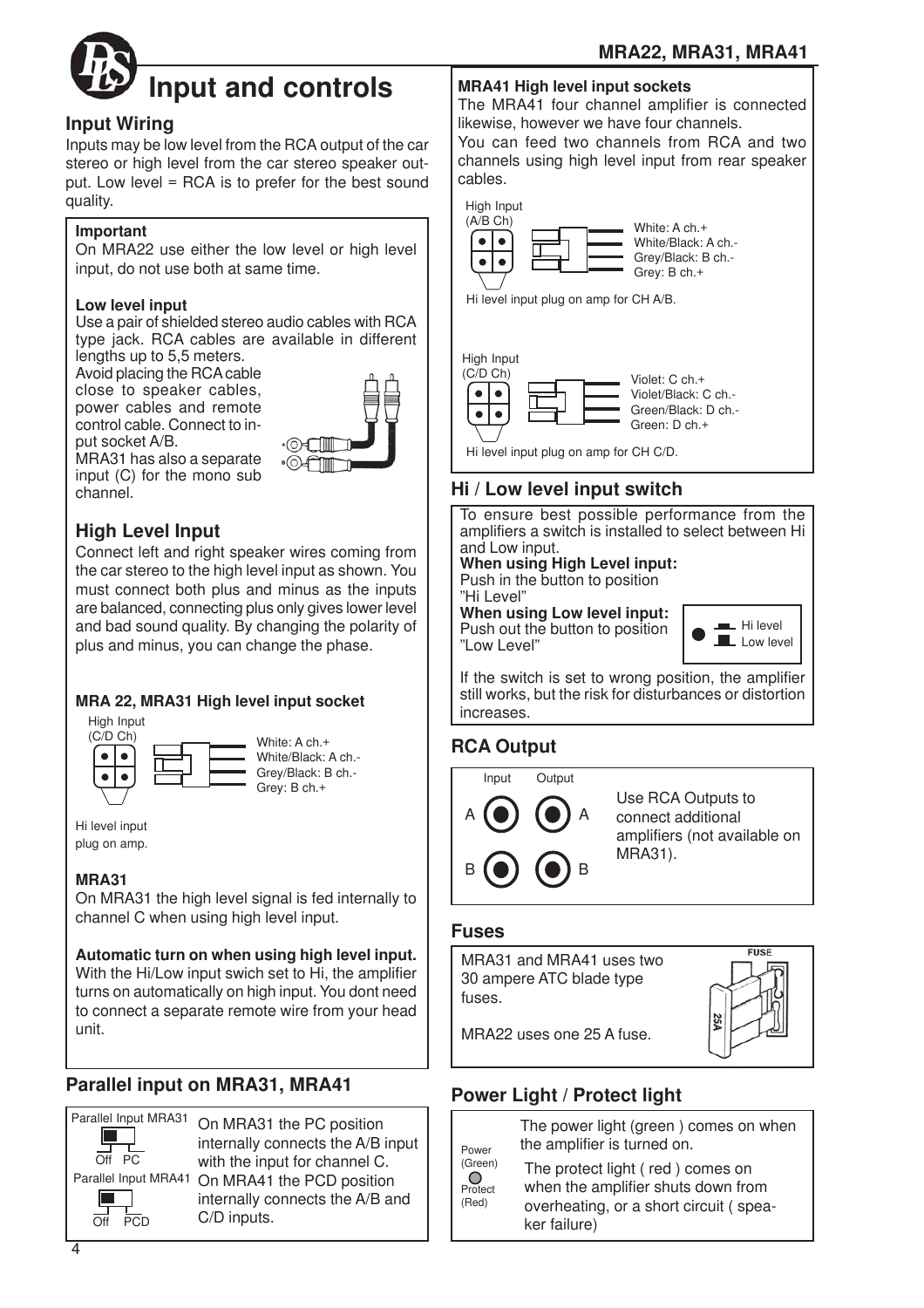

# **Input Level control**

The input level control,  $5V - 0.25$  V, matches the output of your radio to the input of the amplifier. After installation is complete, make sure the input of the amplifier is turned down all the way ( counter-clockwise at 5V ).



Play a tape or CD, make sure all bass or treble settings or equalizer are flat, and turn the volume of the radio up until you just start to hear distortion. Turn the volume control down just a bit. On the amplifier increase the input level control ( clockwise or to the right ) until you just start to hear distortion, then back the level control just a bit. Now your radio and amplifier levels are matched.

# **Phase control MRA31**

The phase control on MRA31 can be set continuously from 0 - 180 degrees. This is very useful when you want to adjust the bass sound for best front stage image. Start on 0 and turn the control slowly clockwise until you experience that the bass sound is coming from the front. If you dont get the *PHASE*

result you want, also try to phase reverse the subwoofer connections and make a new adjustment.



**NOTE:** This function is intended for car use and may not be fully functional in boats. Set the control to 0.

# **Crossovers**

All amplifiers include high pass filter ( HPF ) and low pass filters ( LPF). All filters are continously variable and all filters can be switched on and off. MRA31 also include a subsonic filter.

# **High Pass Filter (HPF)**



**Filter frequency range: MRA22**: 15-150 Hz **MRA31**: 50 - 150 Hz **MRA41:** Ch A/B: 15 - 500 Hz Ch C/D: 15(150)Hz - 500(5k) Hz

The **HPF** (high pass filter) blocks very low frequencies from reaching the speakers. It is mostly used at say 60 Hz to protect small speakers (like 6 inch and smaller) from deep bass. It can also be used as subsonic filter to take away the very deepest frequencies from a bass box. The typical setting is then around  $25 - 40$  Hz.

The filter can be switched off if you want to run the amplifier in full range mode.

On **MRA41** the filter can also be used for active crossover in a 2-way speaker component kit, a typical crocssover point is then 3,5 - 4 kHz.

# **Low Pass Filter (LPF)**



**Filter frequency range:** MRA22: 50-500 Hz MRA31: 50 - 120 Hz **MRA41:** Ch A/B: 50(500)Hz - 500(5k)Hz

The **LPF** (low pass filter) mostly used for subwoofers. It will allow low frequencies only and blocks higher frequencies. A typical setting is 50 – 80 Hz. The filter can be switched in and out. This is normally used for subwoofers

On **MRA41** the filter can also be used for active crossover in a 2-way speaker component kit, a typical crocssover point is then 3,5 - 4 kHz.

# **Subsonic filter MRA31**

The **Subsonic filter** blocks the very deepest frequencies from reaching the subwoofers. It has a fixed frequency of 25 Hz and can be switched On / Off. For sub channel C only.



# **Grand bass on MRA41**



**Grand Bass** is used to increase the bass volume at an interval of bass frequencies. You can select the center frequency between 25Hz and 80 Hz and the amplification between 0 dB ( no amplification ) and 18 dB ( full amplification ).

The slope of the filter is  $10 - 12$  dB at maximum setting.

This function is used to compensate for the bass box function and to adjust for your own taste of bass. Set level control at 0 dB if you want it to be inoperative.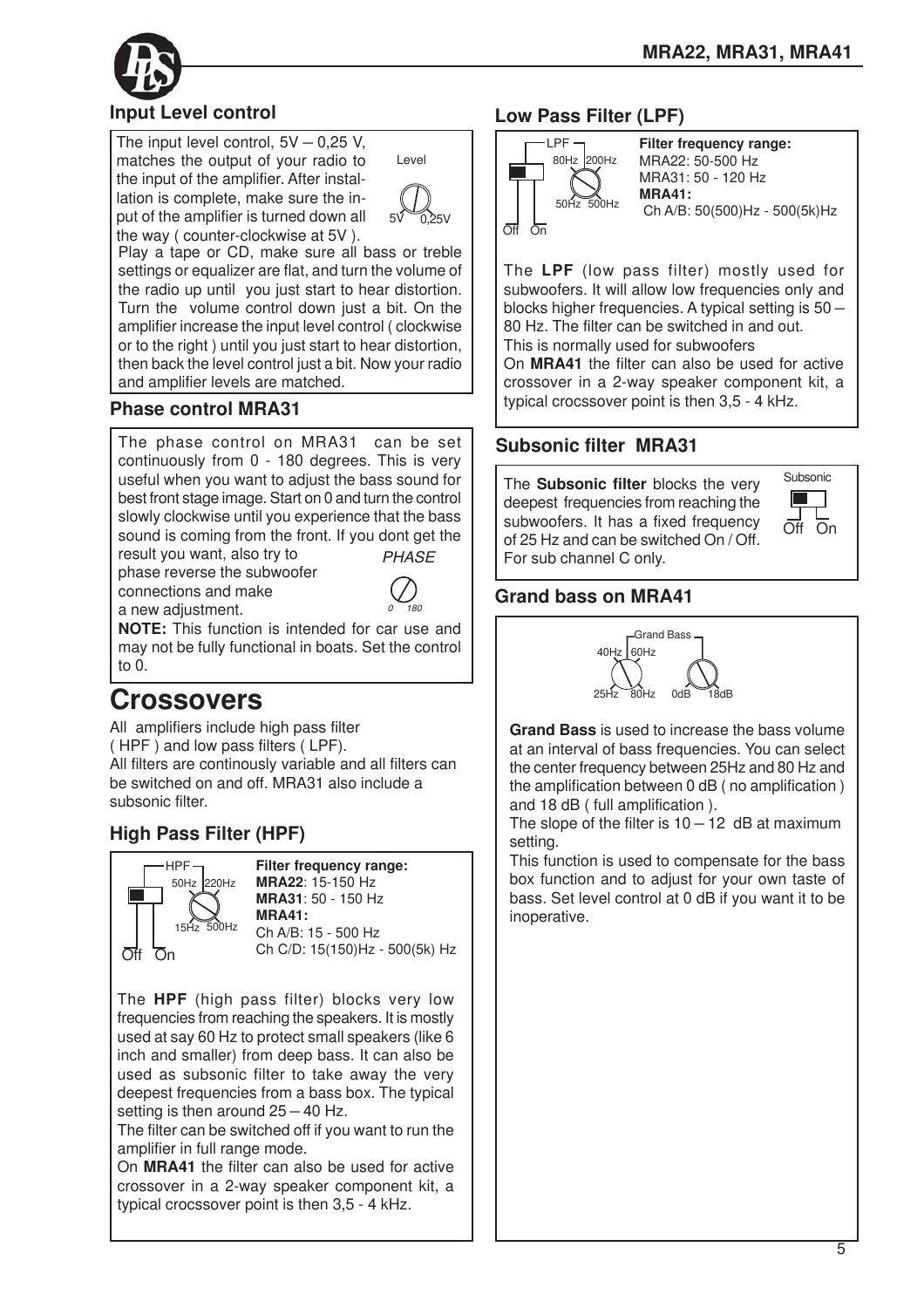

The **MRA22** is a two channel stereo amplifier. It has a variable high pass filter, (HPF) 15-500 Hz. It has also a variable low pass filter, (LPF) 50-500 Hz for subwoofer use.



The **MRA31** is a three channel amplifier. It has a variable high pass filter, 50-150 Hz, for channel A/ B. The C channel is for subwoofers and has a subsonic filter, a variable low pass filter, 50-120 Hz, and a phase control variable from 0 - 180 degrees. The subsonic filter can be switched IN-OUT and has a fixed frequency of 25 Hz.



The **MRA41** is a four channel amplifier. It is mostly used with a front system connected to channels C/ D and a subwoofer connected to channel A/B. You will find speaker wiring and filter setting example on page 9. Please observe the proper settings of the channel A/B LPF multiplier switch and of the channel C/D HPF multiplier switch.

The MRA41 can also be used to feed a 2–way front system with active crossovers between midbasses and tweeters. This is described in a speaker wiring and filter setting example on page 10.



Channel A/B is equipped very much like the MRA22, however the LPF has a multiplier. Thus the frequency range of the LPF can be varied from 50 Hz $-$ 500 Hz in the x1 position or 500 Hz  $-$  5 kHz in the x10 position. This way we can use this amplifier to feed a 2 way system, where the midbasses are fed from 80  $Hz - 4$  kHz.

The tweeters connected to channel C/D , operate from 4 kHz upwards using the HPF in multiplier position x 10 150 Hz  $-$  5 kHz.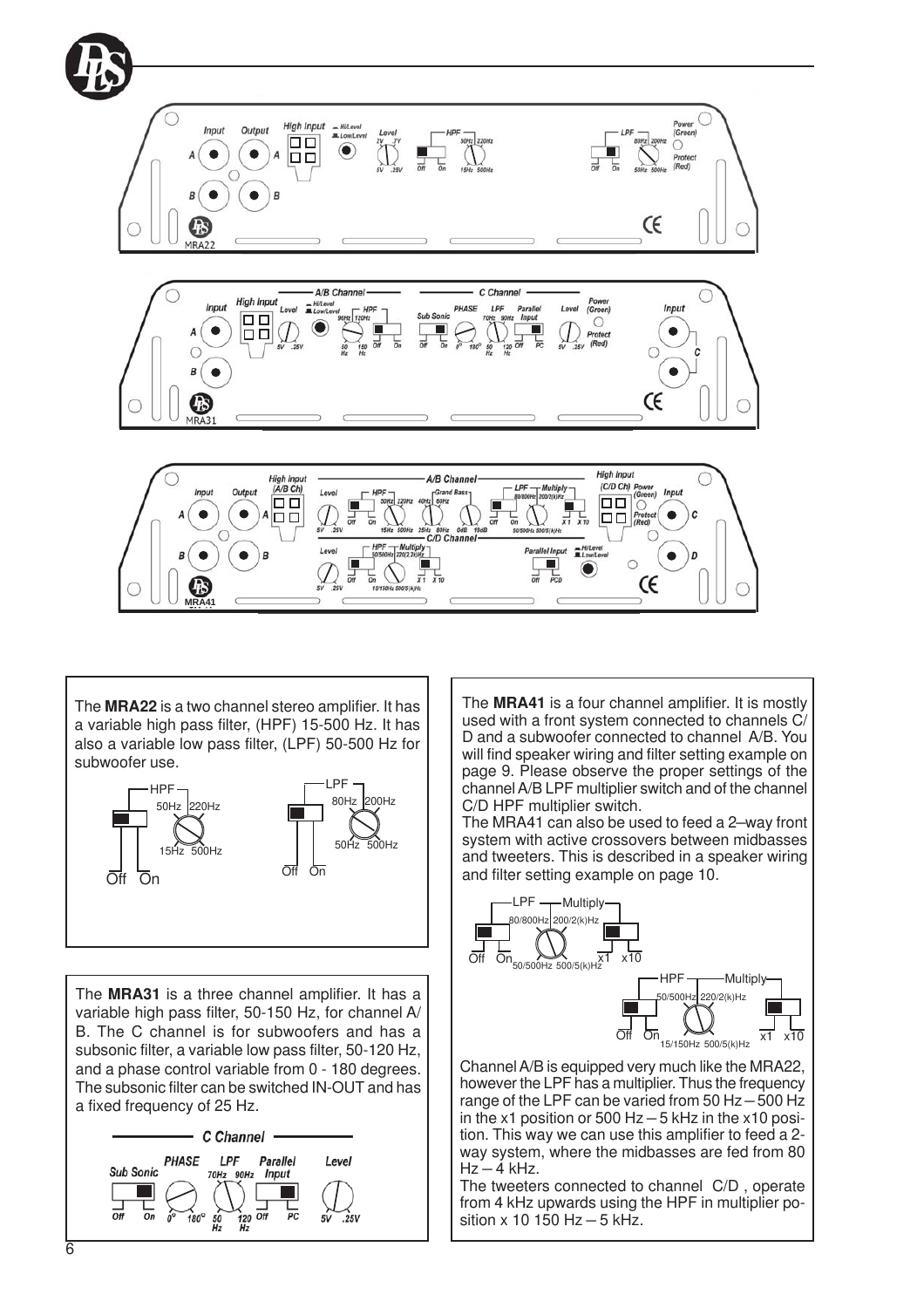

# **Speaker wiring MRA 22**

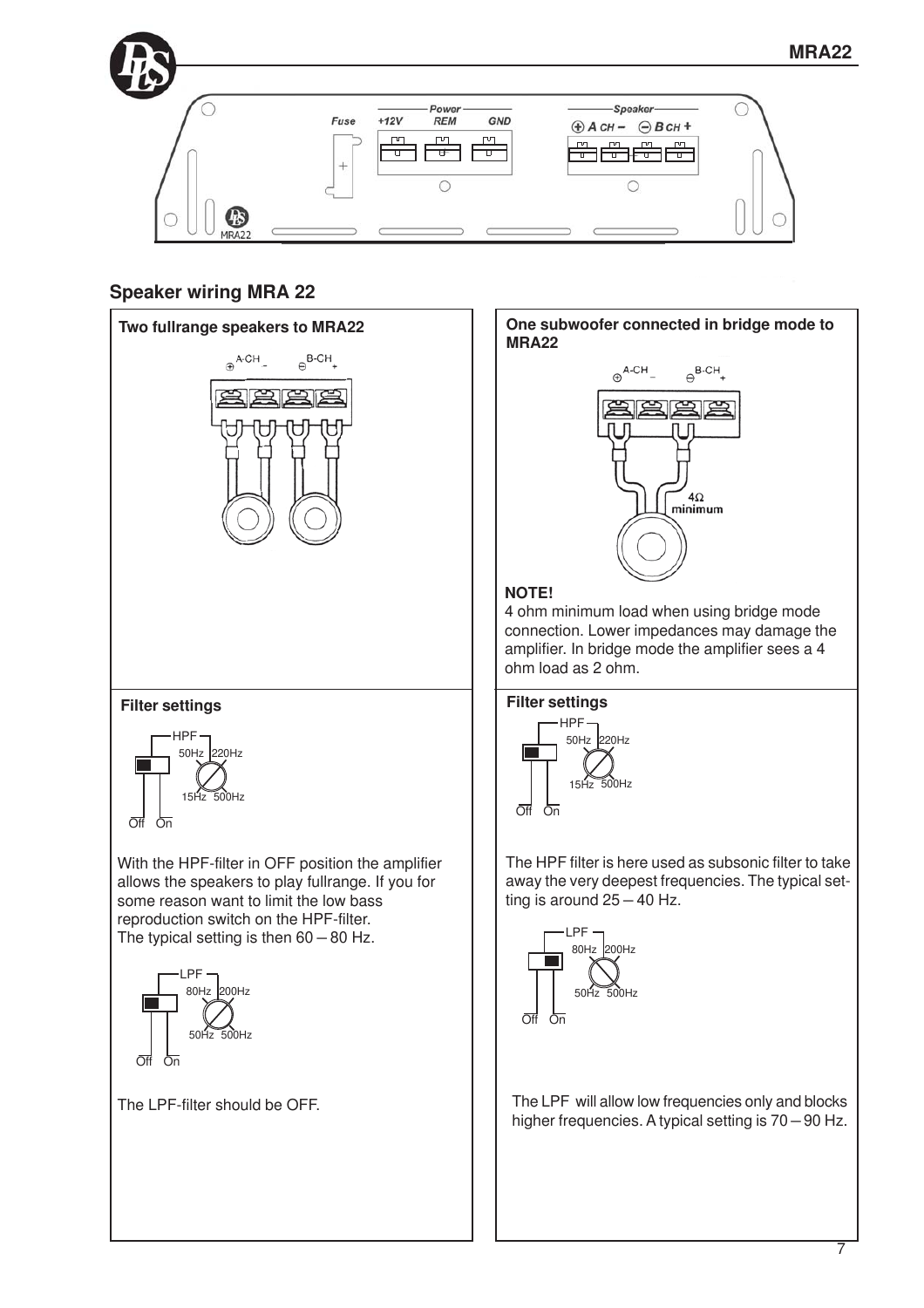

#### **Speaker wiring MRA 31**

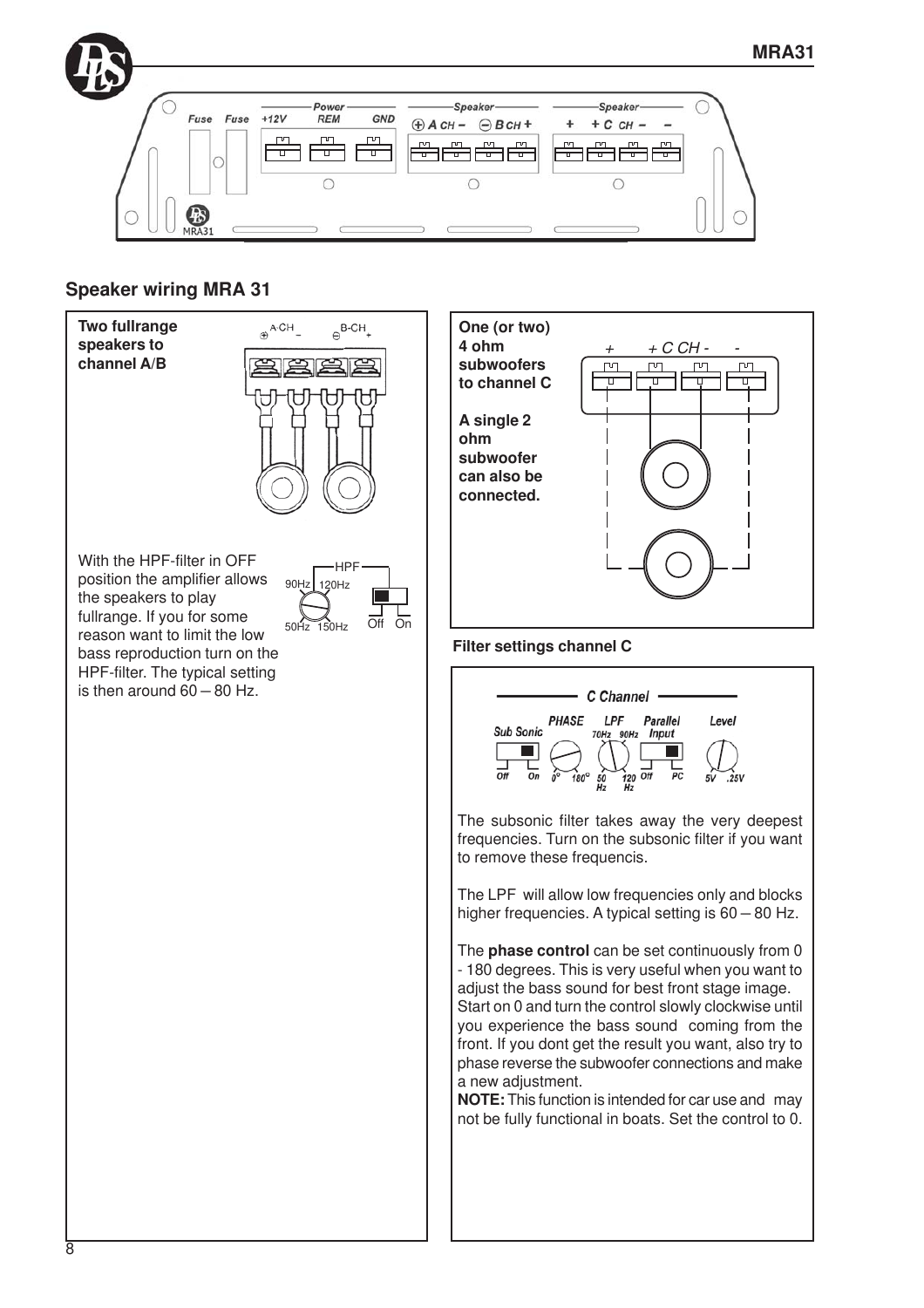



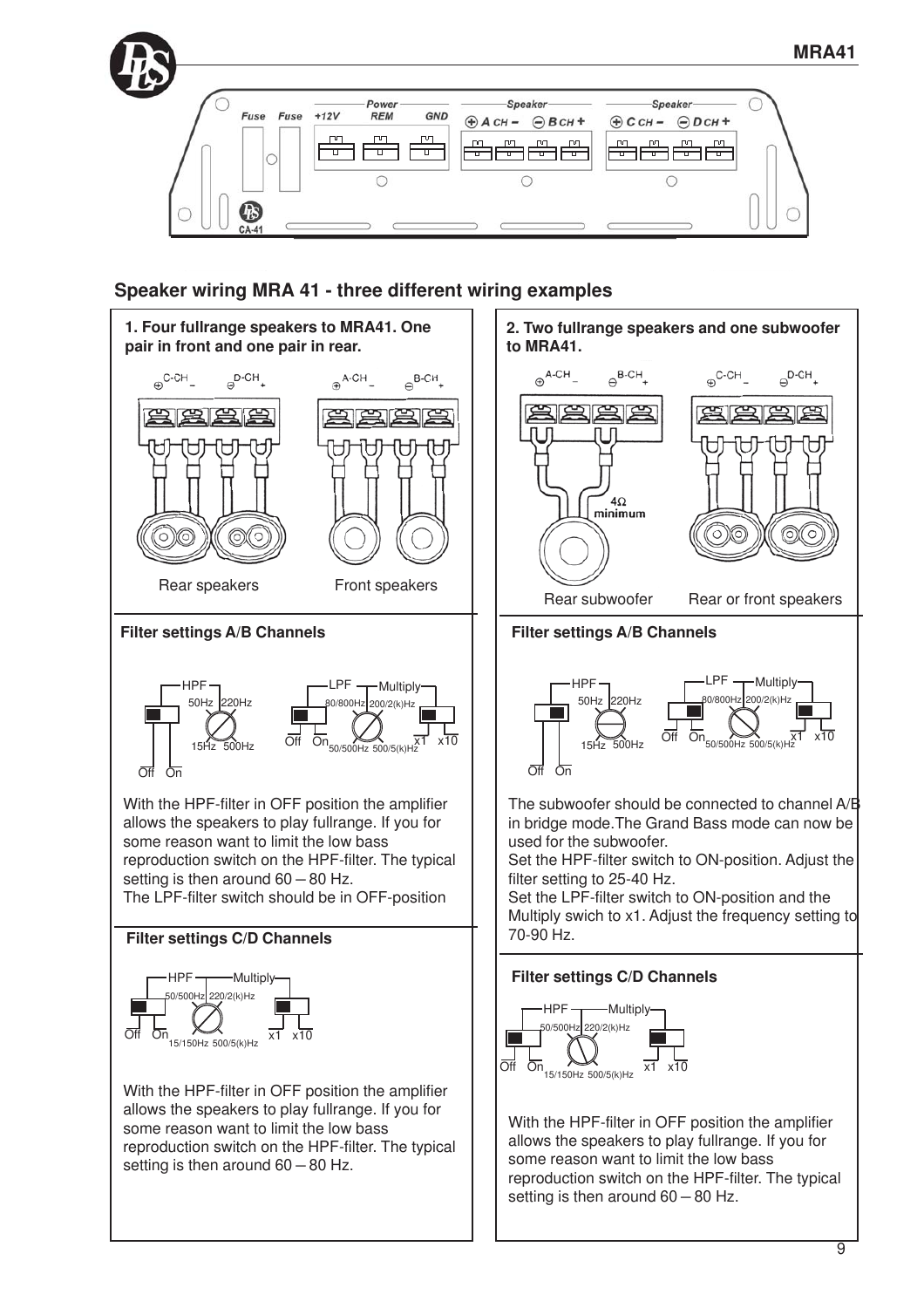# **Speaker wiring MRA 41**

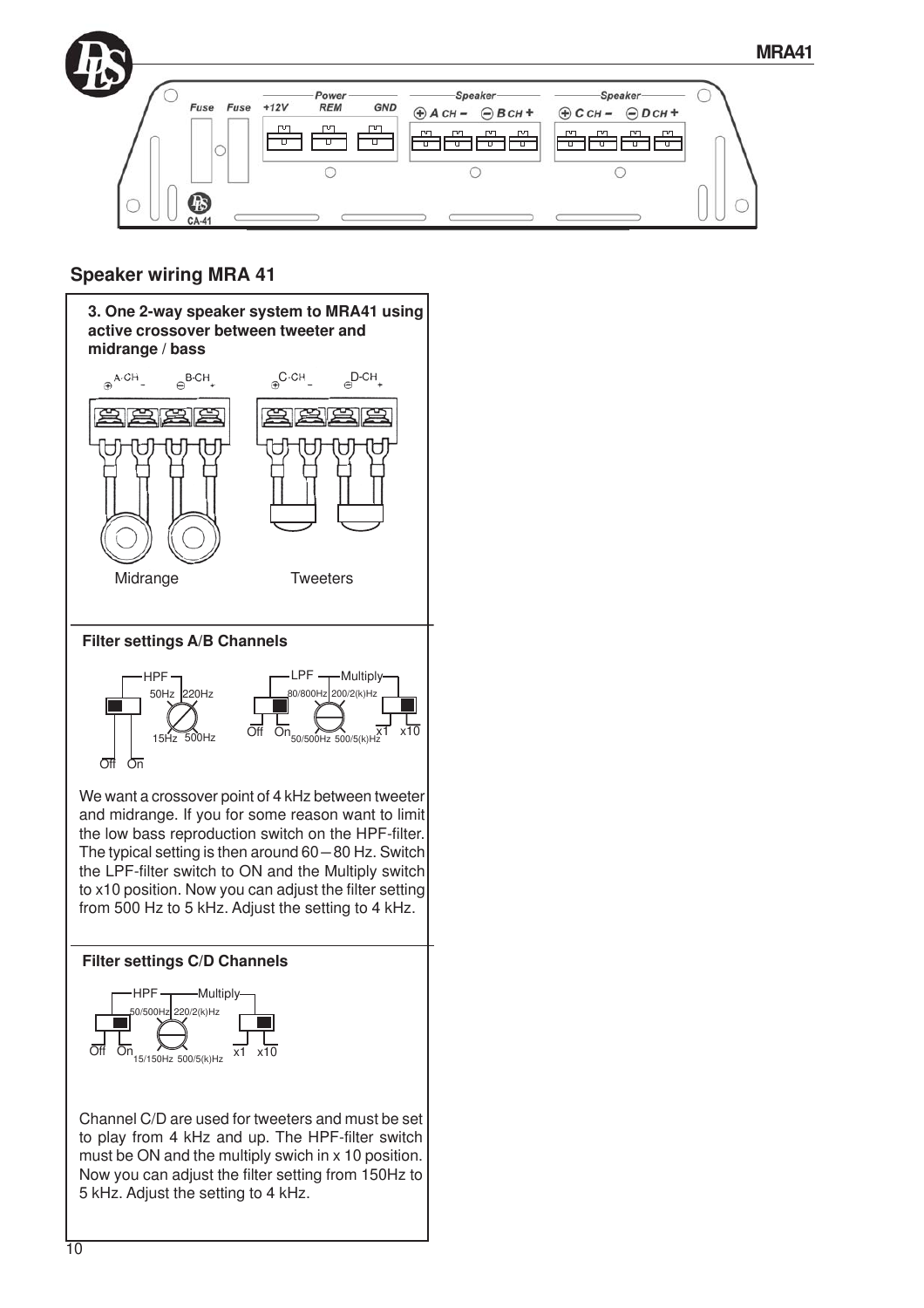

Before you finish the installation, you should do the following tests to make sure the wiring is correct and everything is operating properly.

# **Reconnect Battery**



# **Test power wiring**

- 1. Turn on the head unit but do not turn up the volume. The amplifier power light should come on. If not, check the remote and +12 volt wires. Also check the ground connection.
- 2. Turn up the head units volume slightly. All speakers should operate. if not, check wiring connections at amplifier and speakers.

# **Test speaker connections**

Make sure the speakers are connected correct. Use the balance control on the head unit to make sure right channel is on right speaker etc. If speakers don´t play at all, one or both speaker wires may be disconnected.

# **Troubleshooting**

If problems occour during the installation, or later, this guide might help you to find out whats´s wrong.

#### **THE AMPLIFIER IS DEAD:**

- **1.** Check power lead, ground and remote connections at the amplifier using a multi meter.
- **2.** Check the battery terminal connections.
- **3.** Check the power lead fuse or circuit breaker. If fuse damage continues, inspect the power lead for short circuits.
- **4.** Check the amplifier protection fuses. Are these broken change to new ones with the same value. If short circuiting continues, contact your local DLS dealer. A fault may exist in the amplifier.
- **5.** To start the amplifier requires a remote voltage of 9-15 volt. Check the voltage with a multi meter.

#### **AMPLIFIER PROTECTION FUSE BLOWS AT LOW VOLUME :**

**1.** One or more speaker cables are shorted. Make an insulation test with a multi meter. The cables must not have a connection to earth.

#### **THE AMPLIFIER TURNS OFF AFTER 10 - 30 MINU-TES.**

The amplifier is overheating due to inadequate ventilation. Check mounting position is free from obstruction.

# **Do this:**

- **1.** Move the amplifier to a place with better ventilation.
- **2.** Install one or two fans to cool down the heatsink.
- **3.** Overheating can also be caused by an impedance load below the level permitted.

#### **NO OUTPUT FROM ONE OR MORE SPEAKERS:**

#### **Check the following:**

- **1.** Balance control position.
- **2.** Fader control position.<br>**3.** Speaker cable connect
- **3.** Speaker cable connections to both amplifier and drivers.
- **4.** Signal lead plugs and cables.<br>**5.** Change left and right signal leg
- **5.** Change left and right signal lead plugs in the amplifier to see if the problem moves to a different speaker, the lead has a fault. If the problem remains, the speaker or amplifier are at fault.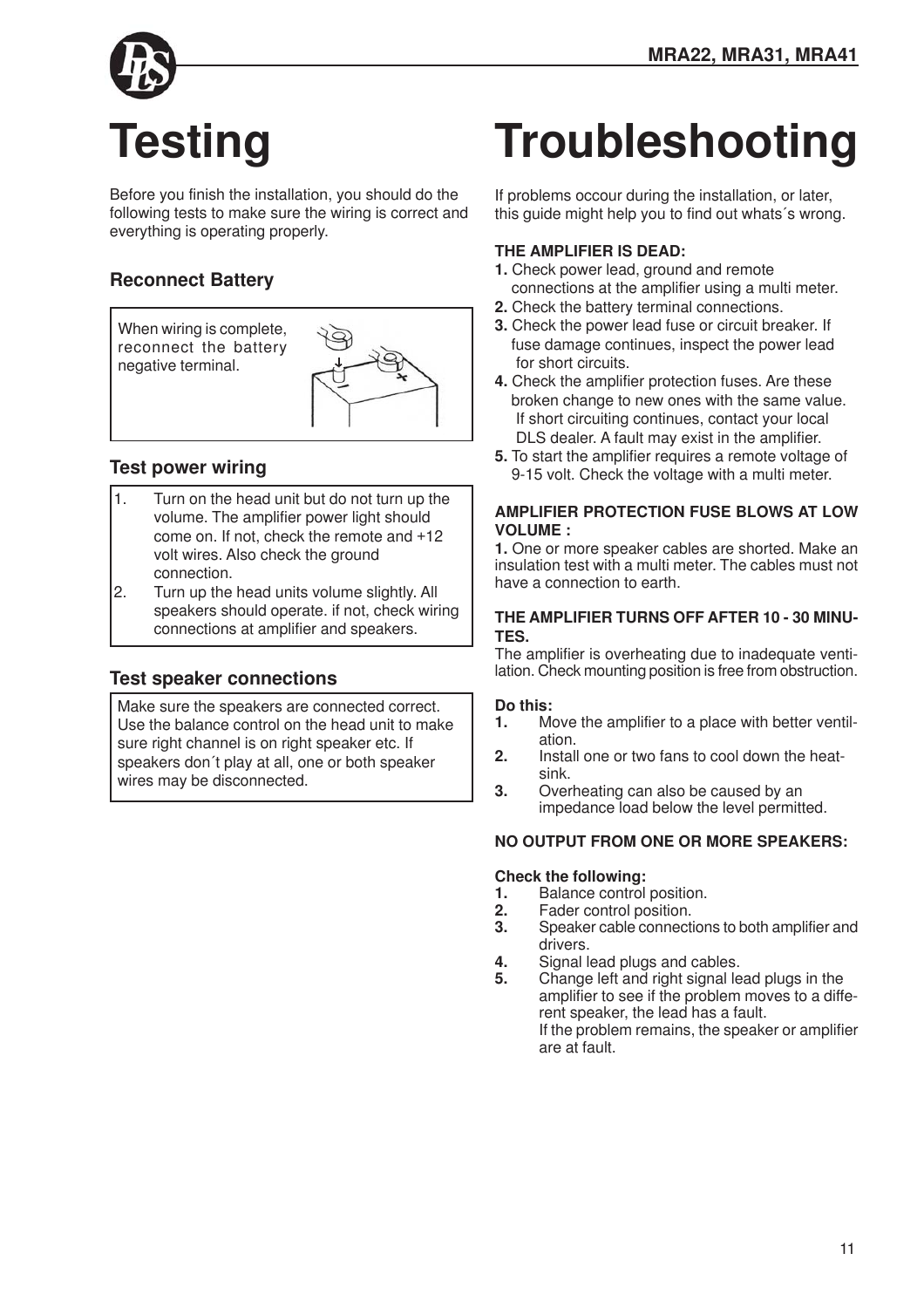

## **NOISE PROBLEMS**

WHINING NOISE VARYING WITH ENGINE REVOLUTIONS:

#### **Do this:**

- **1.** Rewire the power supply (12 V) to source unit direct from battery.
- **2.** Check all power connections to ensure that they are clean and tight.
- **3.** Check quality of system ground connection.
- **4.** Install a Power Cap capacitor. This can be helpful against most noise problems.

#### **CONSTANT WHINING NOISE:**

#### **Do this:**

- **1.** Ensure that all equipment has a common ground point.
- **2.** Disconnect signal cables from amplifier to see if noise disappears. If so the leads are picking up noise. Test this by laying a new cable over the seats and reconnecting to the amplifier. If the noise does not return, reroute original cable away from source of interference.
- **3.** Try to reduce the amplifiers input sensitivity.

If noise remains regardless of cable position, try to use so called Quasi-balanced signal cables. DLS PRO-cables are Quasibalanced.

# **Professional Tip:**

#### **Crimp connections**

Purchase crimp connectors and crimping tool. Connectors are color coded.

- 1. Strip 1/4 inch (6 mm) of insulation from the wire.
- 2. Insert into connector
- 3. Crimp tightly

# **Professional Tip: Professional Tip:**

### **SPEAKER POLARITY CHECK.**

All speakers in a car audio system should be connected in phase (the same polarity). All speaker cones must move in the same direction. Out of phase speakers will cause a lack of bass, and a poor stereo soundstage.

#### **Checking polarity:**

Hold the - connection of the speaker wire to the terminal of a 1,5 Volt flashlight battery. Tap the + wire on to the + terminal of the battery, and observe the movement of the cone. The cone should move outwards when the wire touches the battery, and inwards when the battery is removed. If it is the other way around, the speaker has been connected backwards and it must be removed and connected correctly.

If your system also has a subwoofer connected through a passive 6 or 12 dB crossover, try to connect this with various polarity and judge what sounds best. The phase shift in passive crossovers sometimes makes it necessary to change polarity.



**NOTE!** Tweeters can not be tested this way, double check the connections instead.

# **Professional Tip:**

#### **Securing wires**

Use wire ties to bundle together when possible. (But never bundle speaker wires or signal cables together with power wires.

# **Professional Tip:**

#### **Speaker and power wires**

Do not run speaker and power wires next to each other. Power wires can generate a "siren" sound in the speakers. Run speaker and power wires separated from each other.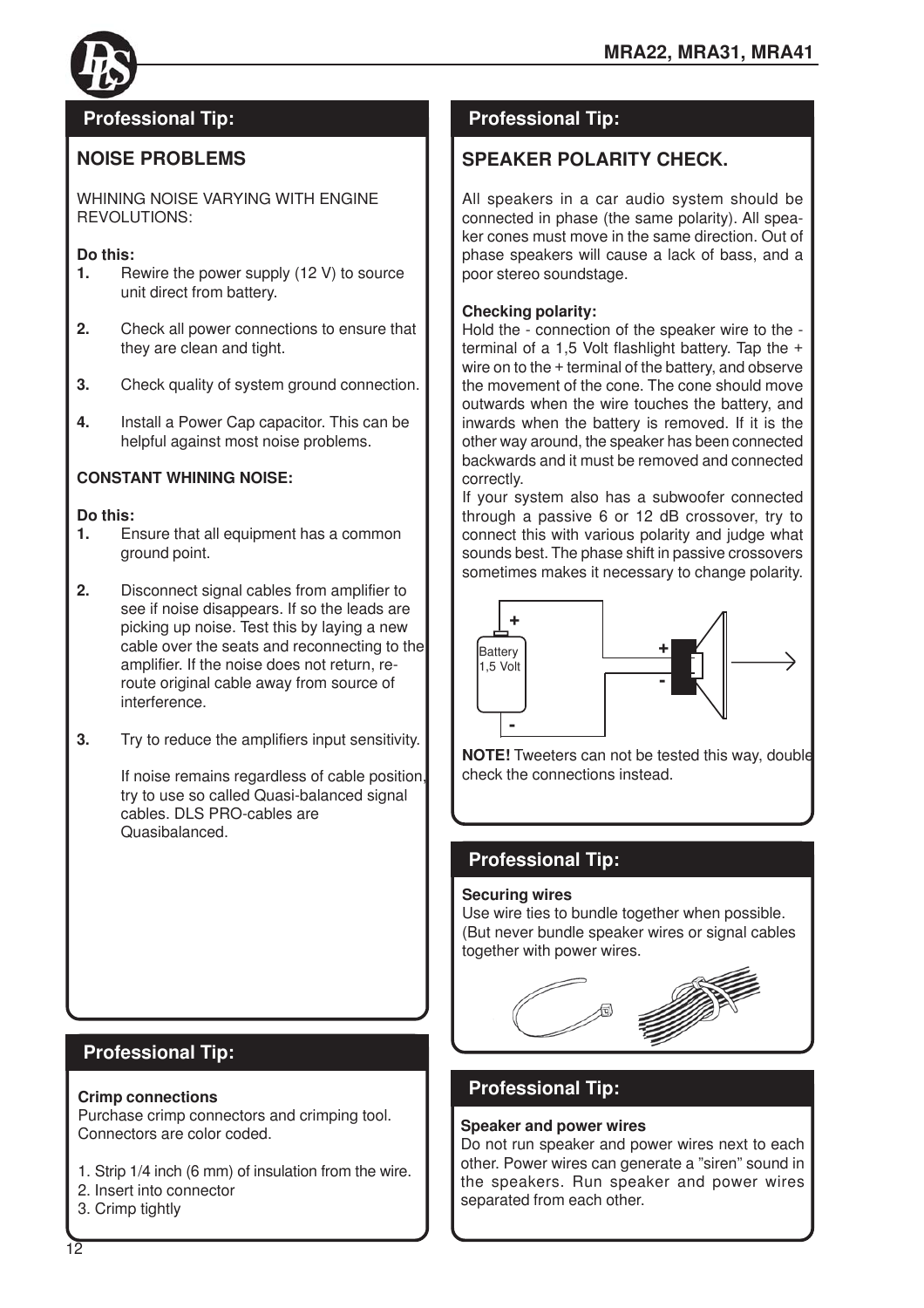| <b>Specifications</b>                                                                                                                                                                                                                                                                                                                                                                                                                                                                           |                                                                                                                                                                                                                          |                                                                                                                                                                                                                |  |  |
|-------------------------------------------------------------------------------------------------------------------------------------------------------------------------------------------------------------------------------------------------------------------------------------------------------------------------------------------------------------------------------------------------------------------------------------------------------------------------------------------------|--------------------------------------------------------------------------------------------------------------------------------------------------------------------------------------------------------------------------|----------------------------------------------------------------------------------------------------------------------------------------------------------------------------------------------------------------|--|--|
| <b>DLS MARINE AUDIO</b>                                                                                                                                                                                                                                                                                                                                                                                                                                                                         | <b>MRA 22</b>                                                                                                                                                                                                            | <b>MRA41</b>                                                                                                                                                                                                   |  |  |
| Number of channels<br>Power output, 4 ohm (0,1% THD)<br>Power output, 2 ohm (0,2% THD)<br>Power output, 4 ohm bridged<br>Signal to noise ratio, A-weighted<br>Damping factor<br>Frequency response<br>Input impedance, low level<br>Input impedance, high level<br>High level input with auto start<br>Low output (RCA output)<br>Input sensitivity<br>Grand bass adjustable frequency<br>Grand bass adjustable gain<br>Filter highpass /subsonic<br>Filter lowpass<br>* can be switched in/out | $\overline{2}$<br>4<br>$2 \times 60$ W<br>$2 \times 100$ W<br>$1 \times 200$ W<br>$>100$ dB<br>>100<br>10 Hz - 35 kHz<br>$>10$ kohm<br>$100$ ohm<br>Yes<br>Yes<br>$0,25 - 5V$<br>$0 - 18$ dB<br>15-500 Hz*<br>50-500 Hz* | 4 x 70 W<br>4 x 125 W<br>$2 \times 200$ W<br>$>100$ dB<br>>100<br>10 Hz - 35 kHz<br>$>10$ kohm<br>$100$ ohm<br>Yes<br>Yes<br>$0,25 - 5V$<br>25 Hz - 80 Hz<br>$0 - 18$ dB<br>see spec. below<br>see spec. below |  |  |
| Power consumption, idle<br>Fuse<br>Dimensions HxWxD(mm)                                                                                                                                                                                                                                                                                                                                                                                                                                         | 0.5A<br>$1 \times 25$ A<br>70x230x268                                                                                                                                                                                    | 1,0A<br>$2 \times 30$ A<br>70x372x268                                                                                                                                                                          |  |  |
| Dimensions (inch)<br>Weight                                                                                                                                                                                                                                                                                                                                                                                                                                                                     | 2,92x9,06x10,55<br>$2,7$ kg                                                                                                                                                                                              | 2,92x14,65x10,55<br>4,2 kg                                                                                                                                                                                     |  |  |

# **DLS MARINE AUDIO MRA 31**

| Number of channels                | 3                |
|-----------------------------------|------------------|
| Power output, 4 ohm (0,1% THD)    | $2 \times 65$ W  |
| Power output, 2 ohm (0,2% THD)    | $2 \times 90$ W  |
| Power output, 4 ohm bridged       | 1 x 170 W        |
| Power out mono sub ch. 4 ohm      | 1 x 170 W        |
| Power out mono sub ch. 2 ohm      | 1 x 280 W        |
| Signal to noise ratio, A-weighted | >100 dB          |
| Damping factor                    | >100             |
| Frequency response                | 10 Hz - 35 kHz   |
| Input impedance, low level        | >10 kohm         |
| Input impedance, high level       | $100$ ohm        |
| High level input with auto start  | Yes              |
| Low output (RCA output)           | No               |
| Input sensitivity                 | $0,25 - 5V$      |
| Variable phase shift control CH C | 0-180 degrees    |
| Filter high pass CH A & B         | 50-150 Hz*       |
| Filter low pass CHC               | 50-120 Hz*       |
| Subsonic filter CH C              | Fixed 25 Hz*     |
| * can be switched in/out          |                  |
| Power consumption, idle           | 1,0A             |
| Fuse                              | $2 \times 30$ A  |
| Dimensions HxWxD(mm)              | 70x357x268       |
| Dimensions (inch)                 | 2,92x14,06x10,55 |
| Weight                            | 4 ka             |

**Filter configuration MRA41 Channel A/B:**

Highpass: 15 - 500 Hz\* Lowpass: 50(500) - 500(5k) Hz\*  $(x 10$  switch)

#### **Channel C/D:**

Highpass: 15(150)Hz - 500(5k)Hz\*  $(x 10$  switch)

\* can be switched in/out

All output power ratings at 13,8 VDC

We follow a policy of continuous advancement in development.

For this reason all or part of specifications & designs may be changed without prior notice.